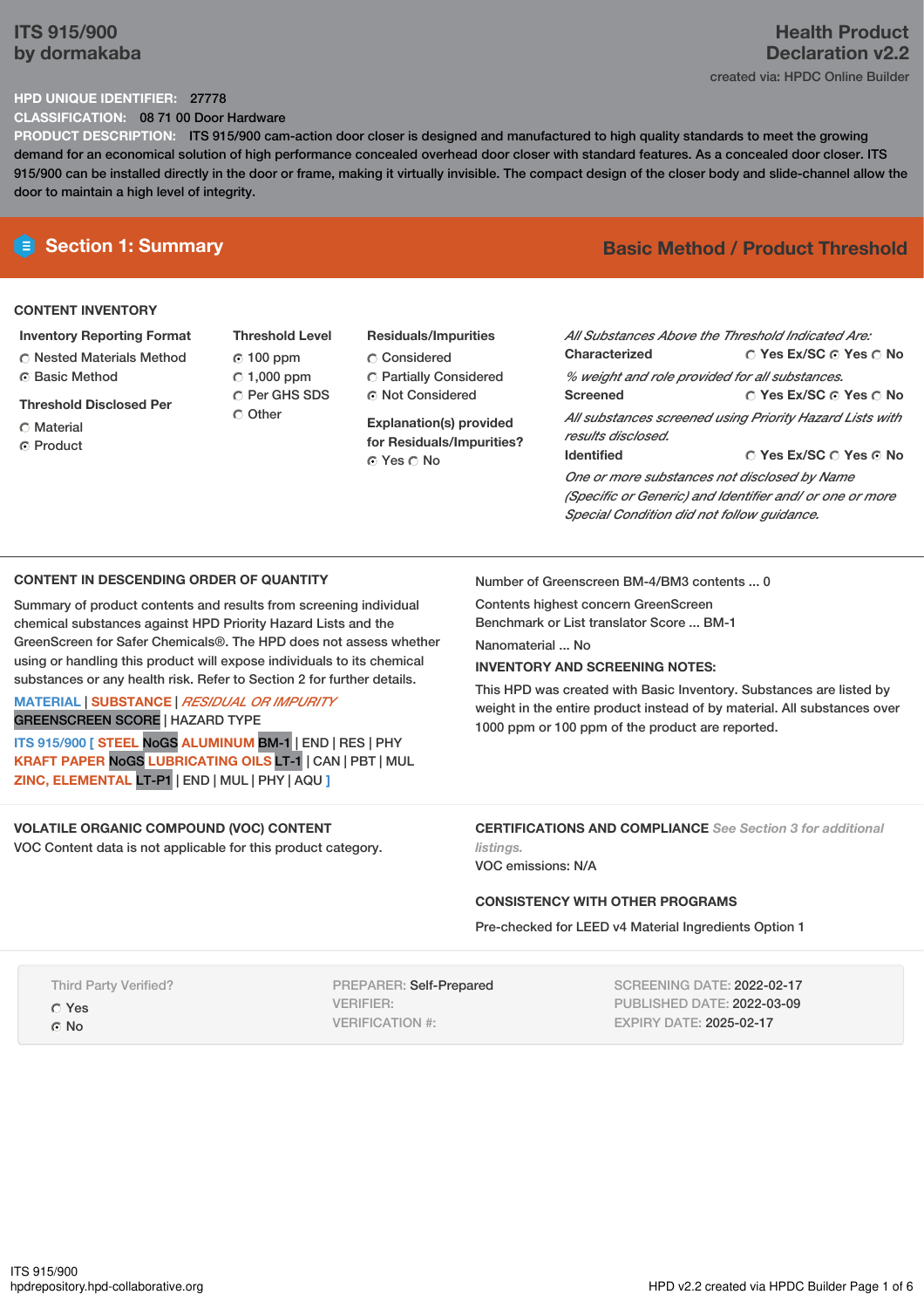This section lists contents in a product based on specific threshold(s) and reports detailed health information including hazards. This HPD uses the *inventory method indicated above, which is one of three possible methods:*

- *Basic Inventory method with Product-level threshold.*
- *Nested Material Inventory method with Product-level threshold*
- *Nested Material Inventory method with individual Material-level thresholds*

Definitions and requirements for the three inventory methods and requirements for each data field can be found in the HPD Open Standard version *2.2, available on the HPDC website at: [www.hpd-collaborative.org/hpd-2-2-standard](https://www.hpd-collaborative.org/hpd-2-2-standard)*

# **ITS 915/900** PRODUCT THRESHOLD: 100 ppm RESIDUALS AND IMPURITIES CONSIDERED: No RESIDUALS AND IMPURITIES NOTES: No residuals or impurities are expected in these materials at or above the inventory threshold. dormakaba products consist of finished components, and no chemical reactions are needed to develop our products. OTHER PRODUCT NOTES: - **STEEL** ID: **12597-69-2** HAZARD SCREENING METHOD: **Pharos Chemical and Materials Library** HAZARD SCREENING DATE: **2022-02-18 6:33:28** %: **56.0000 - 56.0000** GS: **NoGS** RC: **Both** NANO: **No** SUBSTANCE ROLE: **Hardware** HAZARD TYPE AGENCY AND LIST TITLES WARNINGS None found Now arrings found on HPD Priority Hazard Lists SUBSTANCE NOTES: -

| <b>ALUMINUM</b>        |                                                                |          |                 |                                      |                                                                                                                                                           | ID: 7429-90-5 |
|------------------------|----------------------------------------------------------------|----------|-----------------|--------------------------------------|-----------------------------------------------------------------------------------------------------------------------------------------------------------|---------------|
|                        | HAZARD SCREENING METHOD: Pharos Chemical and Materials Library |          |                 |                                      | HAZARD SCREENING DATE: 2022-02-18 6:34:42                                                                                                                 |               |
| %: $29,0000 - 29,0000$ | $GS:$ BM-1                                                     | RC: Both |                 | NANO: No                             | <b>SUBSTANCE ROLE: Hardware</b>                                                                                                                           |               |
| <b>HAZARD TYPE</b>     | <b>AGENCY AND LIST TITLES</b>                                  |          | <b>WARNINGS</b> |                                      |                                                                                                                                                           |               |
| <b>END</b>             | <b>TEDX</b> - Potential Endocrine Disruptors                   |          |                 | <b>Potential Endocrine Disruptor</b> |                                                                                                                                                           |               |
| <b>RES</b>             | <b>AOEC - Asthmagens</b>                                       |          |                 | Asthmagen (Rs) - sensitizer-induced  |                                                                                                                                                           |               |
| <b>PHY</b>             | EU - GHS (H-Statements) Annex 6 Table 3-1                      |          | or $2$ ]        |                                      | H228 - Flammable solid [Flammable solids - Category 1                                                                                                     |               |
| <b>PHY</b>             | EU - GHS (H-Statements) Annex 6 Table 3-1                      |          |                 |                                      | H261 - In contact with water releases flammable gases<br>[Substances and mixtures which, in contact with water,<br>emit flammable gases - Category 2 or 3 |               |

SUBSTANCE NOTES: -

| <b>KRAFT PAPER</b>                 |                                                                                                                 |          |                 | ID: Not registered              |
|------------------------------------|-----------------------------------------------------------------------------------------------------------------|----------|-----------------|---------------------------------|
|                                    | HAZARD SCREENING METHOD: <b>Pharos Chemical and Materials Library</b> HAZARD SCREENING DATE: 2022-02-18 6:35:39 |          |                 |                                 |
| $\frac{1}{2}$ %: 10.0000 - 10.0000 | GS: NoGS                                                                                                        | RC: Both | NANO: <b>No</b> | <b>SUBSTANCE ROLE: Hardware</b> |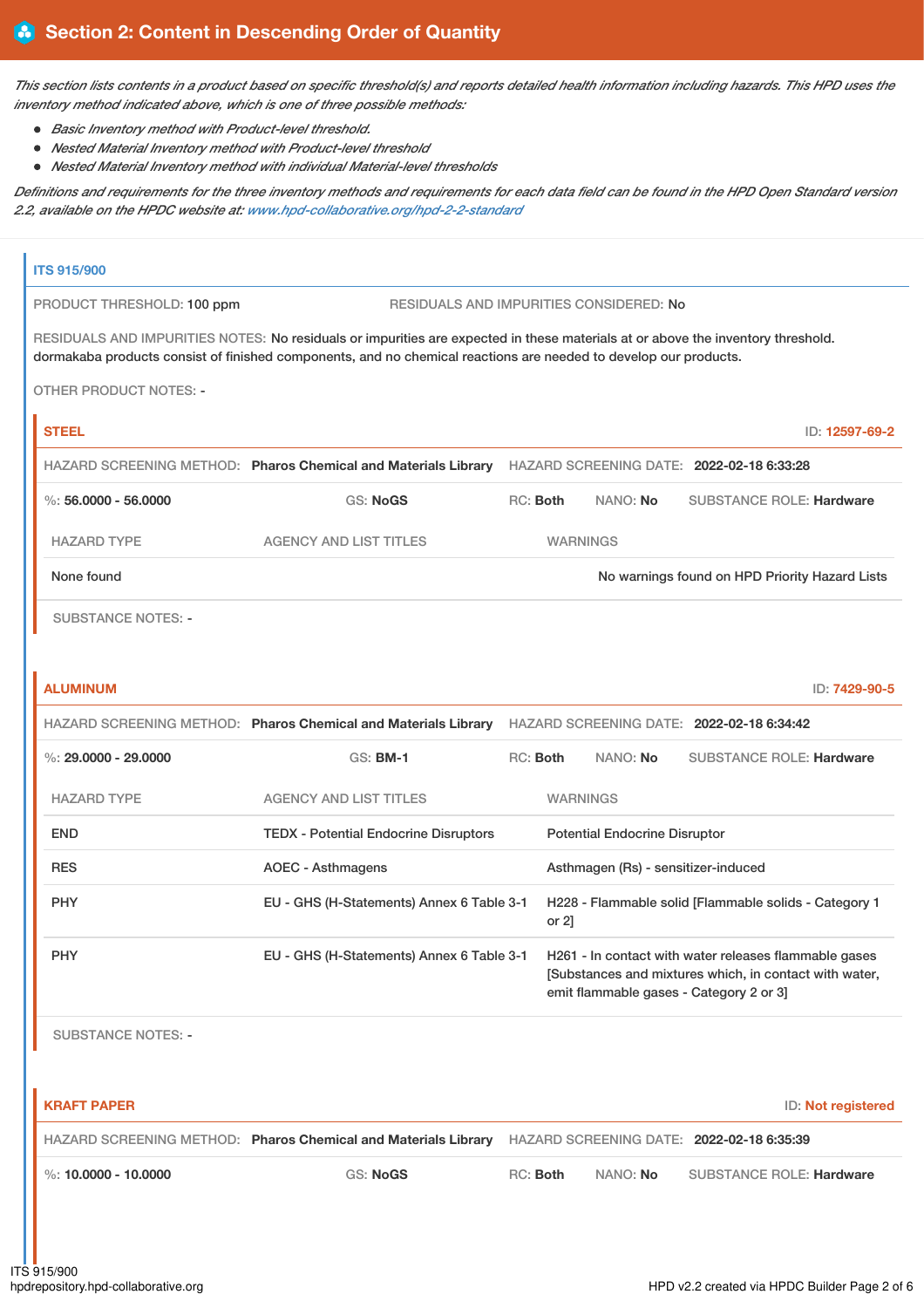HAZARD TYPE AGENCY AND LIST TITLES WARNINGS

None found No warnings found on HPD Priority Hazard Lists

**LUBRICATING OILS** ID: **74869-22-0**

SUBSTANCE NOTES: -

|                      | HAZARD SCREENING METHOD: Pharos Chemical and Materials Library | HAZARD SCREENING DATE: 2022-02-18 6:39:40                                                         |
|----------------------|----------------------------------------------------------------|---------------------------------------------------------------------------------------------------|
| %: $4.0000 - 4.0000$ | $GS: LT-1$                                                     | <b>RC: UNK</b><br>NANO: No<br><b>SUBSTANCE ROLE: Lubricant</b>                                    |
| <b>HAZARD TYPE</b>   | <b>AGENCY AND LIST TITLES</b>                                  | <b>WARNINGS</b>                                                                                   |
| CAN                  | <b>EU - REACH Annex XVII CMRs</b>                              | Carcinogen Category 2 - Substances which should be<br>regarded as if they are Carcinogenic to man |
| CAN                  | <b>EU - Annex VI CMRs</b>                                      | Carcinogen Category 1B - Presumed Carcinogen based<br>on animal evidence                          |
| <b>PBT</b>           | EC - CEPA DSL                                                  | Persistent, Bioaccumulative and inherently Toxic<br>(PBITH) to humans                             |
| <b>MUL</b>           | ChemSec - SIN List                                             | CMR - Carcinogen, Mutagen &/or Reproductive<br>Toxicant                                           |
| <b>CAN</b>           | <b>GHS - Australia</b>                                         | H350 - May cause cancer [Carcinogenicity - Category<br>1A or 1B]                                  |
| CAN                  | EU - GHS (H-Statements) Annex 6 Table 3-1                      | H350 - May cause cancer [Carcinogenicity - Category<br>1A or 1B]                                  |
|                      |                                                                |                                                                                                   |

SUBSTANCE NOTES: -

### **ZINC, ELEMENTAL** ID: **7440-66-6**

|                      | HAZARD SCREENING METHOD: Pharos Chemical and Materials Library HAZARD SCREENING DATE: 2022-02-18 6:38:54 |          |                                                                                                                                                                                         |                                      |                                                                                                                  |  |
|----------------------|----------------------------------------------------------------------------------------------------------|----------|-----------------------------------------------------------------------------------------------------------------------------------------------------------------------------------------|--------------------------------------|------------------------------------------------------------------------------------------------------------------|--|
| %: $1.0000 - 1.0000$ | $GS: LT-PI$                                                                                              | RC: Both |                                                                                                                                                                                         | NANO: No                             | <b>SUBSTANCE ROLE: Hardware</b>                                                                                  |  |
| <b>HAZARD TYPE</b>   | <b>AGENCY AND LIST TITLES</b>                                                                            |          | <b>WARNINGS</b>                                                                                                                                                                         |                                      |                                                                                                                  |  |
| <b>END</b>           | <b>TEDX</b> - Potential Endocrine Disruptors                                                             |          |                                                                                                                                                                                         | <b>Potential Endocrine Disruptor</b> |                                                                                                                  |  |
| <b>MUL</b>           | German FEA - Substances Hazardous to<br>Waters                                                           |          | Class 2 - Hazard to Waters                                                                                                                                                              |                                      |                                                                                                                  |  |
| <b>PHY</b>           | EU - GHS (H-Statements) Annex 6 Table 3-1                                                                |          | H260 - In contact with water releases flammable gases<br>which may ignite spontaneously [Substances and<br>mixtures which, in contact with water, emit flammable<br>gases - Category 1] |                                      |                                                                                                                  |  |
| <b>AQU</b>           | EU - GHS (H-Statements) Annex 6 Table 3-1                                                                |          | H400 - Very toxic to aquatic life [Hazardous to the<br>aquatic environment (acute) - Category 1]                                                                                        |                                      |                                                                                                                  |  |
| <b>AQU</b>           | EU - GHS (H-Statements) Annex 6 Table 3-1                                                                |          | Category 1]                                                                                                                                                                             |                                      | H410 - Very toxic to aquatic life with long lasting effects<br>[Hazardous to the aquatic environment (chronic) - |  |
| <b>PHY</b>           | EU - GHS (H-Statements) Annex 6 Table 3-1                                                                |          |                                                                                                                                                                                         |                                      | H250 - Catches fire spontaneously if exposed to air<br>[Pyrophoric liquids: Pyrophoric solids - Category 1]      |  |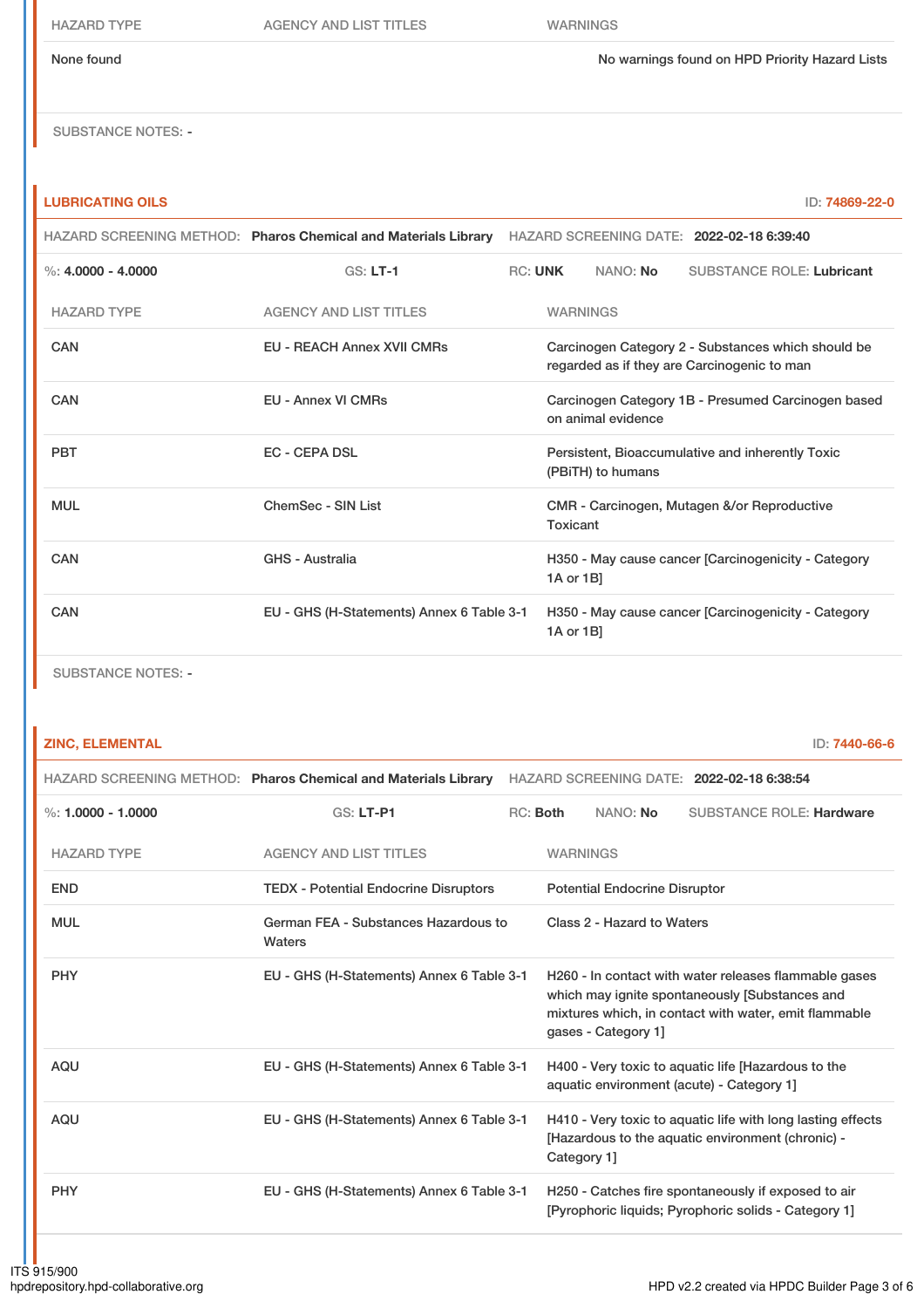SUBSTANCE NOTES: -

H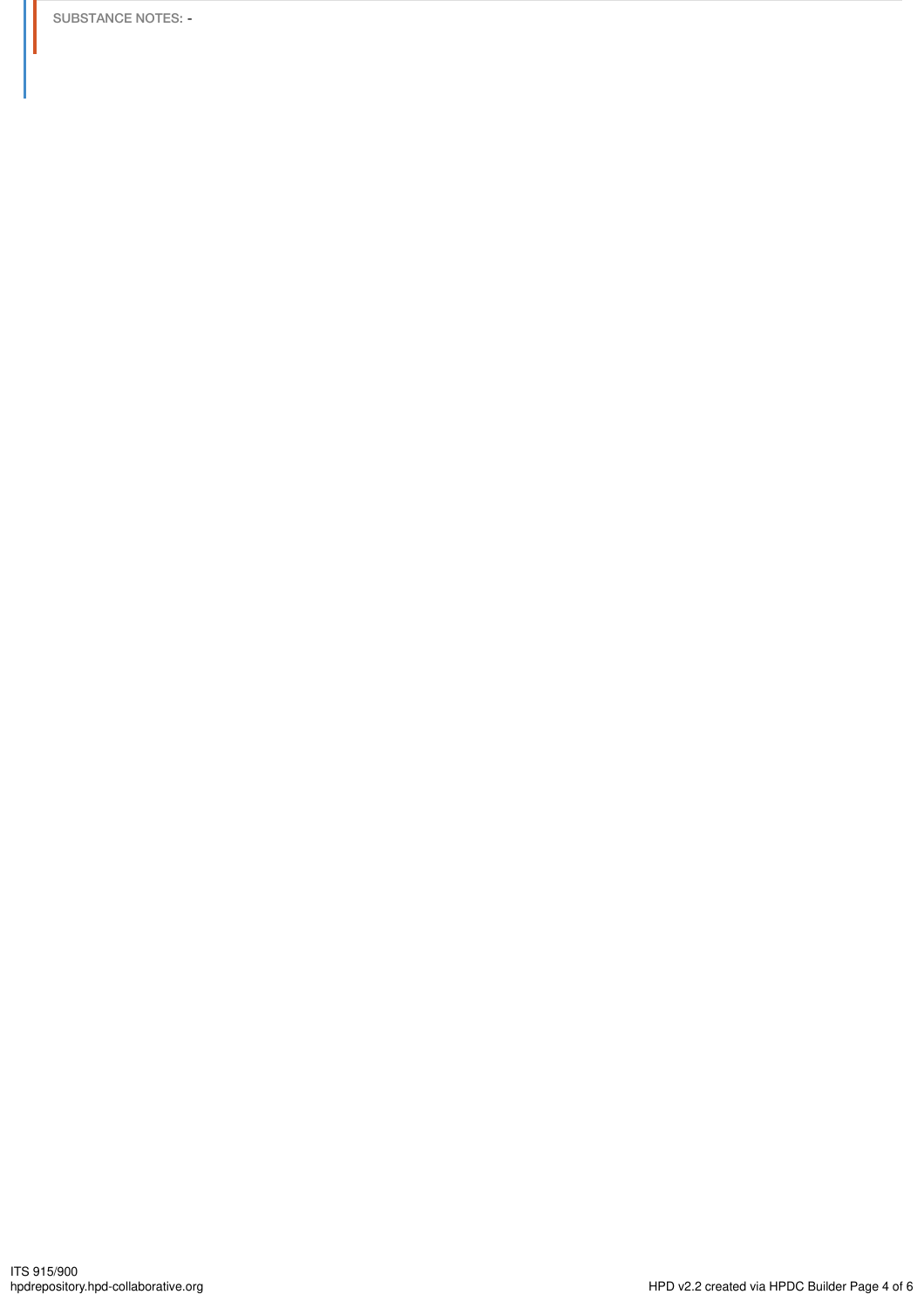This section lists applicable certification and standards compliance information for VOC emissions and VOC content. Other types of health or *environmental performance testing or certifications completed for the product may be provided.*

| <b>VOC EMISSIONS</b>                                               | N/A                                     |                       |
|--------------------------------------------------------------------|-----------------------------------------|-----------------------|
| CERTIFYING PARTY: Self-declared<br><b>APPLICABLE FACILITIES: -</b> | ISSUE DATE: 2022-02- EXPIRY DATE:<br>18 | CERTIFIER OR LAB: N/A |
| <b>CERTIFICATE URL:</b>                                            |                                         |                       |

CERTIFICATION AND COMPLIANCE NOTES: This HPD is for a product that is NOT liquid/wet applied.

# **H** Section 4: Accessories

This section lists related products or materials that the manufacturer requires or recommends for installation (such as adhesives or fasteners), maintenance, cleaning, or operations. For information relating to the contents of these related products, refer to their applicable Health Product *Declarations, if available.*

No accessories are required for this product.

# **Section 5: General Notes**

dormakaba has resulted from the merger of the two well-established brands Dorma and Kaba, both known for their expertise in the area of smart and secure access solutions. Together we stand for more than 150 years of security and reliability. Our master brand dormakaba stands for our offering of products, solutions and services for secure access to buildings and rooms from a single source. Our global brand power supports us to become the trusted industry leader. For more information, please go to: www.dormakaba.com. The information contained in this HPD is to be used only as a voluntary information on our products. dormakaba makes no representation or warranty as to the completeness or accuracy of the information contained herein. The products and specifications set forth in this HPD are subject to change without notice and dormakaba disclaims any and all liability for such changes. The information contained herein is provided without warranties of any kind, either express or implied, and dormakaba disclaims any and all liability for typographical, printing, or production errors or changes affecting the specifications contained herein. dormakaba DISCLAIMS ALL WARRANTIES, EXPRESS OR IMPLIED, INCLUDING, BUT NOT LIMITED TO, THE IMPLIED WARRANTIES OF MERCHANTABILITY AND FITNESS FOR A PARTICULAR PURPOSE. IN NO EVENT WILL dormakaba BE LIABLE FOR ANY INCIDENTAL, INDIRECT OR CONSEQUENTIAL DAMAGES ARISING FROM THE SALE OR USE OF ANY PRODUCT. All sales of products shall be subject to dormakaba's applicable General Terms and Conditions, a copy of which will be provided by your local dormakaba organisation upon request.